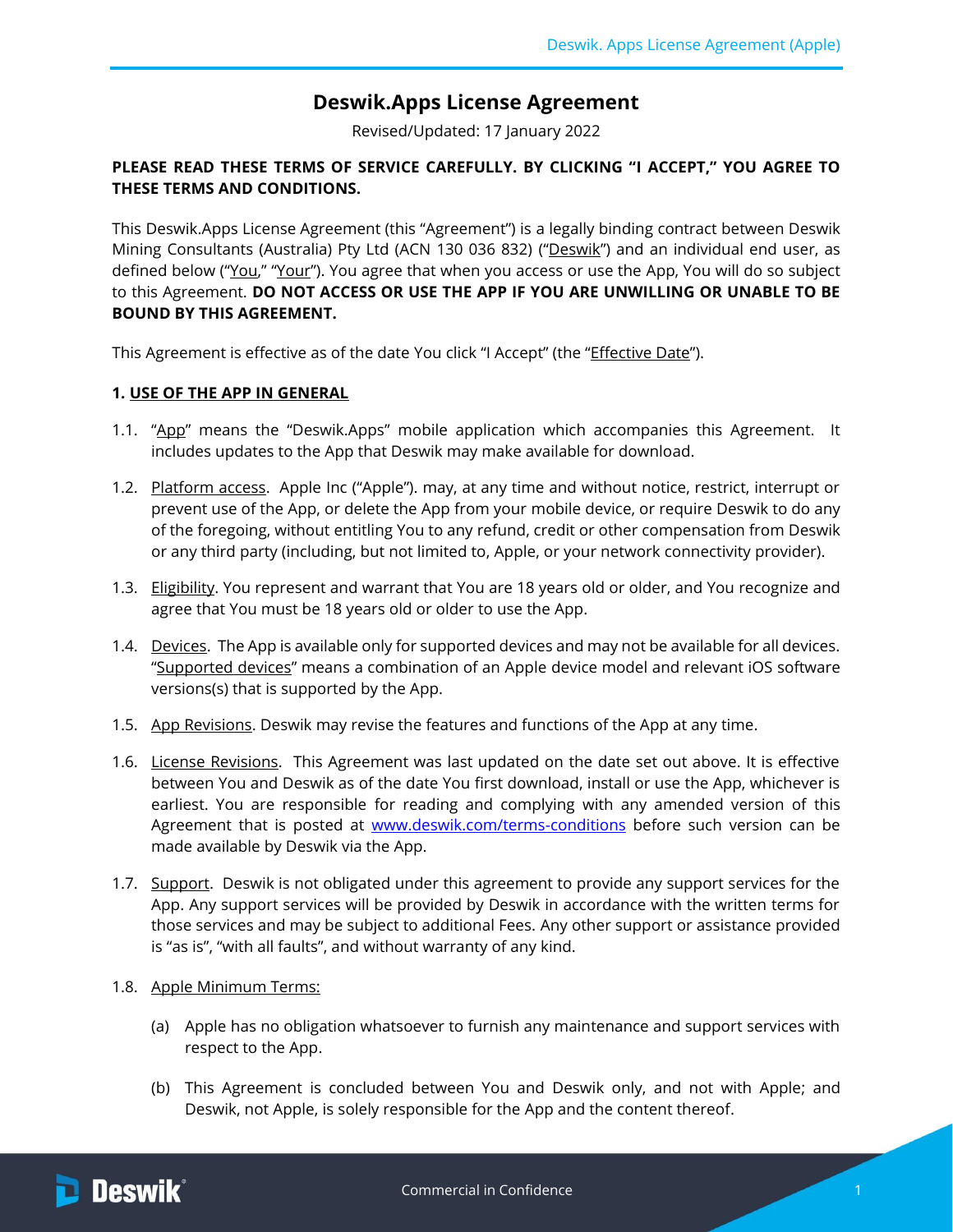- (c) In the event of any failure of the App to conform to any applicable warranty, You may notify Apple, and Apple will refund the purchase price paid specifically for the App itself (and no other fees or monies paid in respect of the App) to You. To the maximum extent permitted by applicable law, Apple will have no other warranty obligation whatsoever with respect to the App, and any other claims, losses, liabilities, damages, costs or expenses attributable to any failure to conform to any warranty will be Deswik's responsibility subject to the terms of this Agreement.
- (d) You will comply with applicable third-party terms of agreement when using the App.
- (e) Deswik, not Apple, is responsible for addressing any of Your claims or any third-party claims relating to the App or Your possession and/or use of the App, including, but not limited to: (i) product liability claims; (ii) any claim that the App fails to conform to any applicable legal or regulatory requirement; and (iii) claims arising under consumer protection, privacy, or similar legislation.
- (f) You represent and warrant that (i) You are not located in a country that is subject to a U.S. Government embargo, or that has been designated by the U.S. Government as a "terrorist supporting" country; and (ii) You are not listed on any U.S. Government list of prohibited or restricted parties.
- (g) Apple, and Apple's subsidiaries, are third party beneficiaries of this Agreement, and upon Your acceptance of this Agreement Apple will have the right (and will be deemed to have accepted the right) to enforce the Agreement against You as a third-party beneficiary thereof.

#### **2. THE APP**

- <span id="page-1-1"></span>2.1. License. Deswik hereby grants You a non-exclusive, non-transferable, non-sub-licensable, time limited license to use one copy of the App (as defined below) on Your supported device during the Term (as defined in Clause [9.1](#page-4-0) below), provided You comply with the restrictions set out below in Clause [2.2](#page-1-0) (*Restrictions on Software Rights*). The license in the preceding sentence does not include use by any third party, and You must not permit any such use.
- <span id="page-1-0"></span>2.2. Restrictions on Software Rights. Copies of the App created or transferred pursuant to this Agreement are licensed, not sold, and You receive no title to or ownership of any copy or of the App itself. You receive no rights to the App other than those specifically granted in Clause [2.1](#page-1-1) above. You may not: (a) modify, adapt, translate, create derivative works from, market, sell, distribute, or sublicense the App or any part of it; (b) reverse engineer, decompile, disassemble, or otherwise attempt to derive any of the App's source code or any part of it; (c) access the App in order to build a competitive product or service, to build a product using similar ideas, features, functions or graphics of the App, or to copy any ideas, features, functions or graphics of the App, or enable, support or facilitate or help a third party to do this; or (d) make the App available over a network where it could be used by multiple devices at the same time.
- 2.3. **Unauthorized Access**. You agree to take reasonable steps to prevent unauthorized access to the App, including by protecting Your passwords and other log-in information. You must notify Deswik immediately if You know of or suspect unauthorized use of the App or breach of its security.

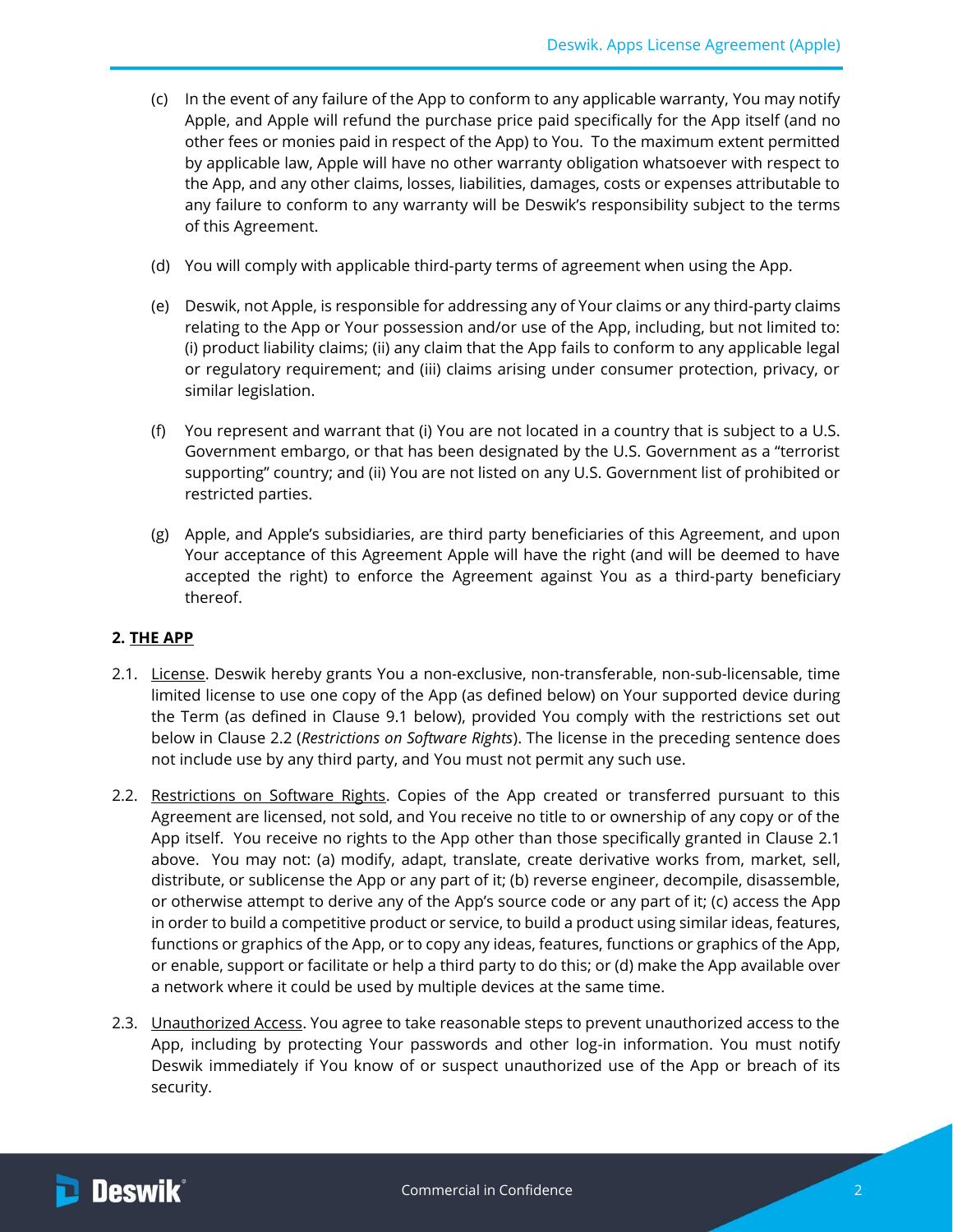- <span id="page-2-0"></span>2.4. Licensing mechanisms and penalties.
	- (a) The App includes license protection mechanisms designed to manage and protect Deswik's rights in it. You must not modify or alter these mechanisms to try to defeat the use rules that the mechanisms are designed to enforce. Deswik may immediately terminate this Agreement, and any license granted under it, if any attempt is made to modify or alter these mechanisms.
	- (b) The App may also include a security mechanism to detect installation or use of unlicensed copies of the Software, and collect and transmit data to Deswik, and/or its affiliates or agents, about suspected unlicensed copies. Data collected does not include any customer data created with the App. By using the App, You consent to such detection and collection of data, as well as its transmission and use if suspected unlicensed copies are detected. Deswik will use this data only for the purpose stated in this clause [2.4\(b\).](#page-2-0)
	- (c) If Deswik reasonably suspects You have distributed or used the App outside the terms of this Agreement, Deswik may retrospectively charge You a fee calculated on the number of prohibited distributions or uses using the relevant list prices that Deswik charges for the App. These charges are in addition to any other right or claim that Deswik may have against You.

### **3. YOUR CONTENT**

- 3.1. Ownership. As between us, You retain ownership of Your Content.
- 3.2. Rights in Your Content. You represent and warrant that You own Your Content or have received a valid license to Your Content and that submitting or transmitting Your Content through the App will not violate the rights of any third party, including without limitation intellectual property, privacy, or publicity rights. Deswik is under no obligation to review or screen Your Content.
- 3.3. Accuracy. Deswik has no responsibility or liability for the accuracy of any Content You submit to or transmit through the App.
- 3.4. Use of Your Content by Deswik. You grant Deswik a non-exclusive, royalty free licence during the Term to use, reproduce, modify, adapt and further develop Your Content, but only to the extent required to enable Deswik to provide any support as described in claus[e 1.7.](#page-0-0) Deswik undertakes to hold all of Your Content which comes into its possession in strict confidence, and as far as commercially feasible, take the same degree of care to protect Your Content as Deswik uses to protect its own confidential information.
- 3.5. "Content" means text, images, photos, audio or video files, and other forms of data or communication.
- 3.6. "Your Content" means any Content transmitted by You or on Your behalf to Deswik or its agents, or which you input into the App.

## **4. PRIVACY**

4.1. Privacy Policy & Compliance. By using the App, You agree with the terms of Deswik's privacy policy at [www.deswik.com/privacy-policy/](http://www.deswik.com/privacy-policy/) and you recognize and agree that nothing in this Agreement restricts Deswik's right to alter its privacy policy. The App may obtain information from, or access data stored on, a supported device to provide and improve the App and related

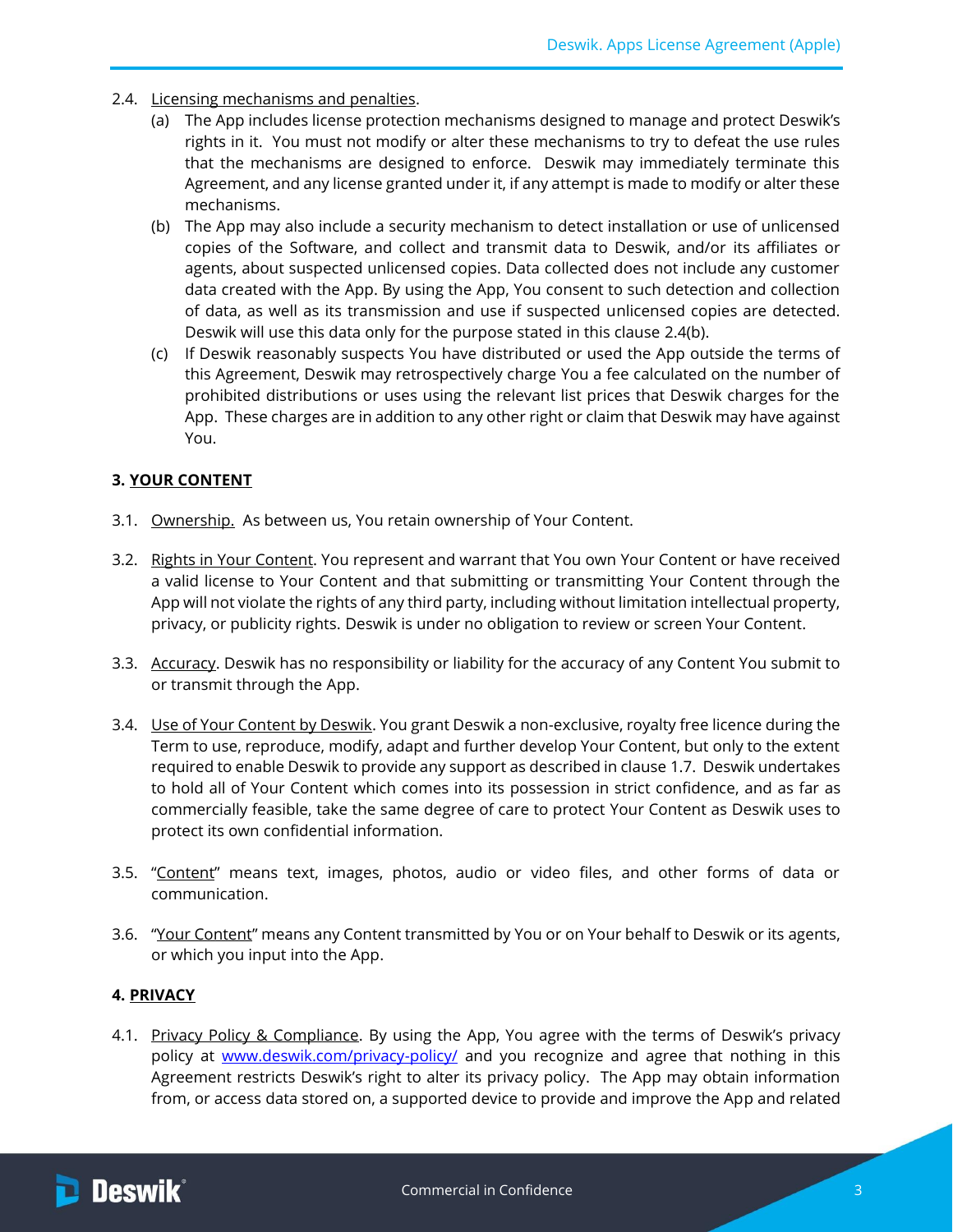products. The App may provide Deswik with information related to your use of the App, information regarding your device, and information regarding your interaction with the App, which Deswik may use to provide and improve the App and related products.

### <span id="page-3-2"></span>**5. IP**

5.1. IP Rights in the App. Deswik retains all right, title, and interest in and to the App, including without limitation all software used to provide the App and all graphics, user interfaces, logos, and trademarks reproduced through the App, as well as all Content other than Your Content. This Agreement does not grant You any intellectual property license or rights in or to the App or any of its components, except to the limited extent that this Agreement specifically sets out Your license rights to the App. You recognize that the App and its components are protected by copyright and other laws.

### <span id="page-3-3"></span>**6. DISCLAIMERS**

- 6.1. Warranty Disclaimers. You agree that you accept the App "as is" and as available, with no representation or warranty of any kind, express or implied, including without limitation implied warranties of merchantability, or fitness for a particular purpose. Deswik does not represent or warrant that the App will perform without interruption, be error or bug free, or provide complete or accurate data, nor does Deswik give any representations or warranties as to the results to be obtained from the use of the App. Use of the App and reliance on the App and results obtained from use of the App is at your sole risk.
- 6.2. Consumer rights. This Agreement describes certain legal rights. You may have other rights, including consumer rights, under the laws of your state, province, or country. This Agreement does not change those other rights if the laws of your state, province, or country do not permit it to do so.

## <span id="page-3-0"></span>**7. LIMITATION OF LIABILITY**

- 7.1. Dollar Cap. Deswik's cumulative liability for all claims arising out of or related to this Agreement will not exceed the amount you paid for the App.
- 7.2. Excluded Damages. Under no circumstances will Deswik be liable for any incidental, special, indirect, direct or consequential damages or loss of profits, interruption of business, loss of business opportunity or goodwill, any claims for indirect, special or punitive damages, third party claims or any indirect or consequential losses or related expenses which may arise from installation or use of the App, including but not limited to those resulting from defects in the App, or loss or inaccuracy of data of any kind and whether or not Deswik has any notice of the possibility of such damages.
- 7.3. Other limitation. If applicable law limits the application of the provisions of this Clause [7,](#page-3-0) Deswik's liability will be limited to the maximum extent permissible.

# **8. INDEMNITY**

- <span id="page-3-1"></span>8.1. Third party claims. If the App becomes or may become the subject of a claim of infringement of any third party's intellectual property rights, Deswik may, at its sole option and discretion:
	- (a) procure for You the right to use the App free of any liability;

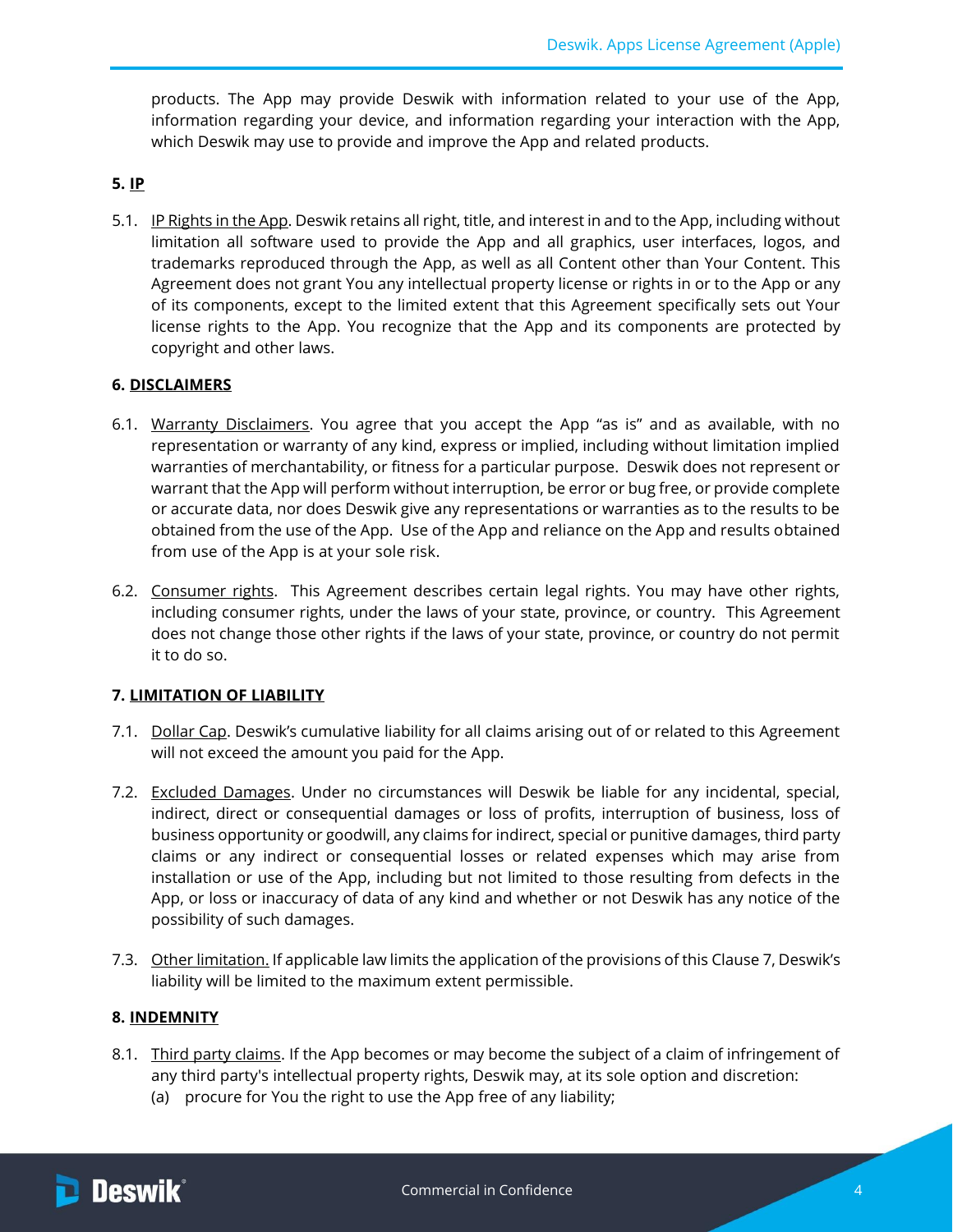- (b) replace or modify the App to make it non-infringing; or
- (c) refund any monies You paid related to the App.

Deswik, not Apple, will be solely responsible for the investigation, defence, settlement and discharge of any such claim.

- 8.2. Sole Liability. The remedies set out in clause [8.1](#page-3-1) are Deswik's sole liability and Your exclusive remedy for any infringement by Deswik of intellectual property rights in the App Software or any other items provided by Deswik under this Agreement.
- 8.3. Indemnity to Deswik. You acknowledge and agree that if You breach this Agreement and Deswik or a third party suffers any loss, damage, cost or expense directly or indirectly as a result of the breach, Deswik or the third party may bring an action directly against You. You will indemnify Deswik and hold Deswik harmless against all costs, expenses, losses and claims made against Deswik as a result of any infringement of Deswik's or any third party's intellectual property rights arising from Your modification of any part of the App or other items provided by Deswik or any breach of this Agreement.
- 8.4. Timing for claims. You must commence any action arising out of or related to this Agreement or the App or Your use of the App within one (1) year of the loss or damage arising. After that time You agree that any cause of action will be permanently barred.

### **9. TERM & TERMINATION**

- <span id="page-4-0"></span>9.1. Term. The term of this Agreement (the "Term") will commence on the Effective Date and, unless terminated earlier in accordance with this Agreement, will expire on the date agreed with Deswik in the order placed for the App.
- 9.2. Termination. Either party may terminate this Agreement for any reason at any time. You may terminate this Agreement by closing Your account or ceasing to use the App. Deswik may terminate this Agreement by notifying You in writing, including without limitation via text to Your mobile device.
- 9.3. Effects of Termination. Upon termination of this Agreement, You must cease all use of the App. The following provisions will survive termination of this Agreement: Clauses [5](#page-3-2) (*IP*)[, 6](#page-3-3) (*Disclaimers*), [7](#page-3-0) (*Limitation of Liability*), and [10](#page-4-1) (*Miscellaneous*); and any other provision of this Agreement that must survive to fulfill its essential purpose.

#### <span id="page-4-1"></span>**10. MISCELLANEOUS**

- 10.1. Notices. Deswik may send notices to You by email or by text to Your mobile device at the email address or mobile number You provided, and such notices will be deemed received 24 hours after they are sent. You may send notices pursuant to this Agreement to Deswik, or any questions, complaints or claims with respect to the App, by email to appsupport@deswik.com, and such notices will be deemed received 72 hours after they are sent.
- <span id="page-4-2"></span>10.2. Assignment & Successors. You may not assign this Agreement or any of Your rights or obligations under this Agreement without Deswik's express written consent. Except to the extent forbidden in this Clause [10.2](#page-4-2), this Agreement will be binding upon the parties' respective successors and assigns.